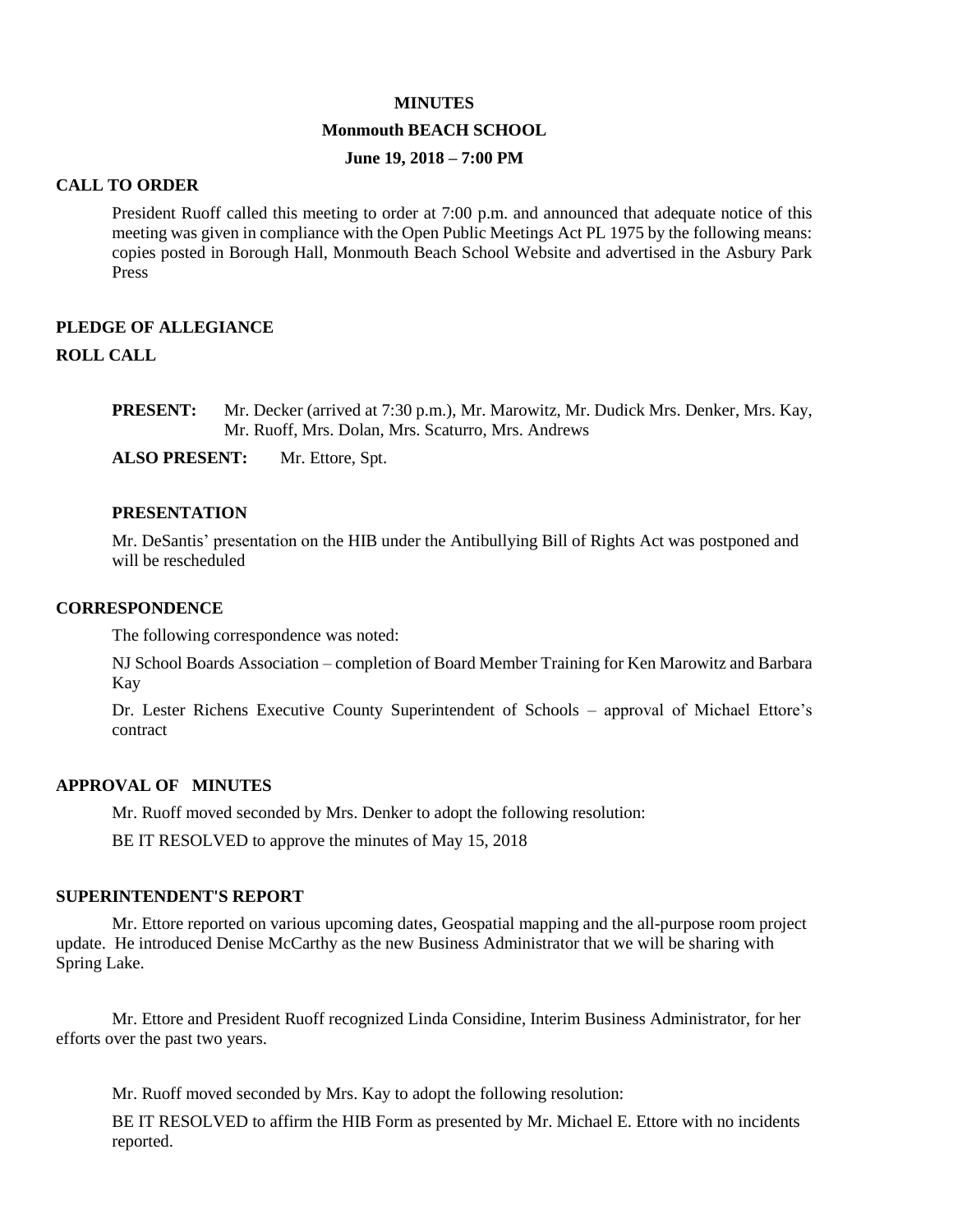Mr. Ruoff moved seconded by Mrs. Dolan to adopt the following resolution:

BE IT RESOLVED to approve the following:

# **STATISTICAL INFORMATION**

### **Student Enrollment as of May 31, 2018**

| Preschool                              |       | 16        |
|----------------------------------------|-------|-----------|
| Kindergarten                           |       | 22        |
| Grade 1                                |       | 19        |
| Grade 2                                |       | 24        |
| Grade 3                                |       | 17        |
| Grade 4 - 1                            |       | 13        |
| Grade $4 - 2$                          |       | 14        |
| Grade 5 - 1                            |       | 14        |
| Grade $5 - 2$                          |       | 15        |
| Grade $6 - 1$                          |       | 14        |
| Grade $6 - 2$                          |       | 15        |
| Grade 7 - 1                            |       | 13        |
| Grade 7 - 2                            |       | 12        |
| Grade $8 - 1$                          |       | 19        |
| Grade 8 - 2                            |       | <u>19</u> |
|                                        | Total | 245       |
| Special Education (Out of District): 2 |       |           |
|                                        |       |           |

| One student in the following placements: |       |          |       |
|------------------------------------------|-------|----------|-------|
| Oceanport Schools (1)                    |       |          |       |
| Harbor School (1)                        |       |          |       |
| <b>Student Attendance</b>                |       |          |       |
| September                                | 98%   | February | 92%   |
| October                                  | 97%   | March    | 95.5% |
| November                                 | 94%   | April    | 96%   |
| December                                 | 94.5% | May      | 96%   |
| January                                  | 92.5% | June     |       |
| <b>Staff Attendance</b>                  |       |          |       |
| September                                | 98.5% | February | 94.5% |
| October                                  | 97.5% | March    | 93.5% |
| November                                 | 97.5% | April    | 95%   |
| December                                 | 93.5% | May      | 95%   |
| January                                  | 96.5% | June     |       |

# Fire Drills

May 11, 2018 at 11:00 a.m.

# Security Drill

Evacuation (non fire) on May 25, 2018 at 10:00 a.m.

Mr. Ruoff moved seconded by Mrs. Scaturro to adopt the following resolution: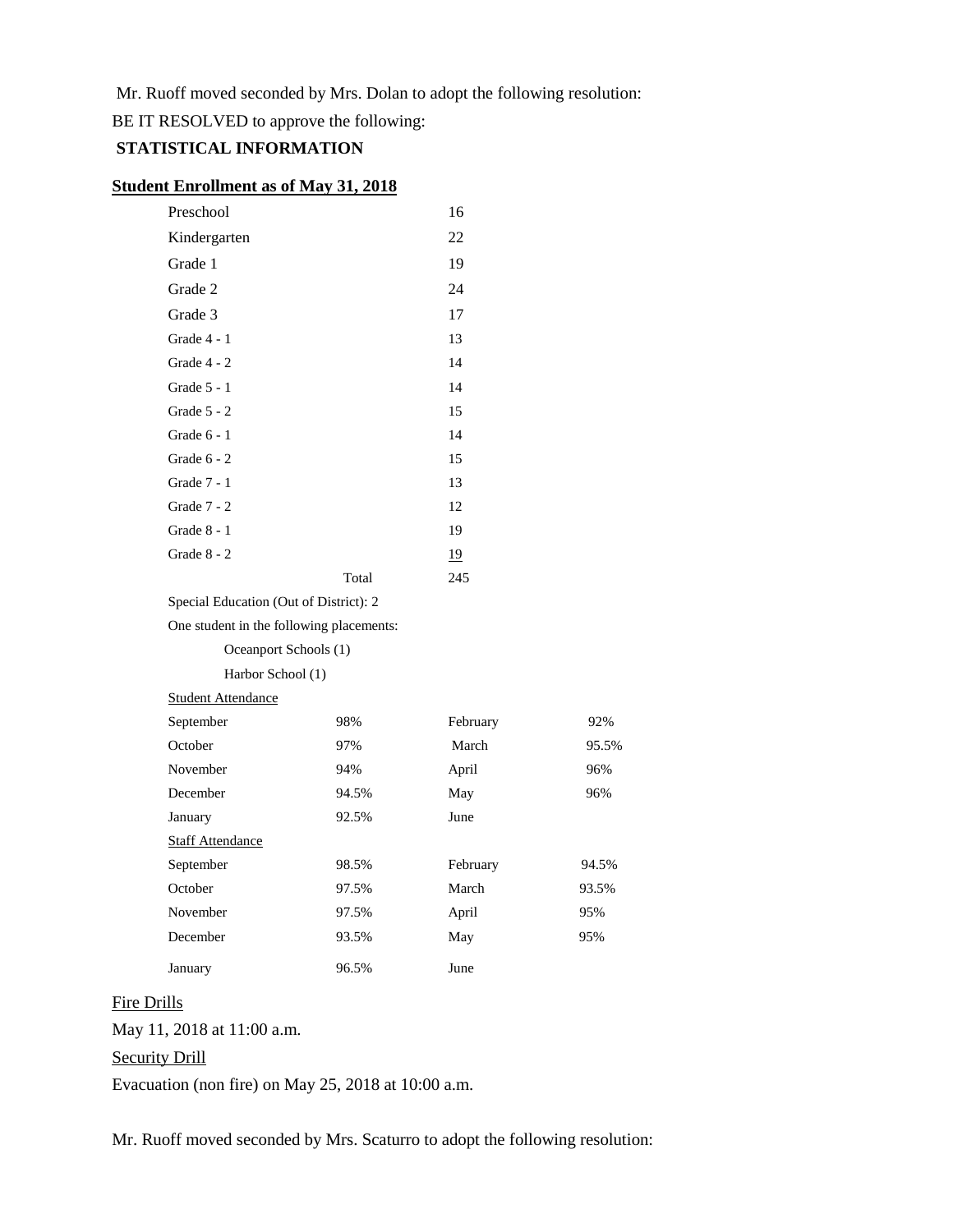- BE IT RESOLVED to approve the Security Drill Statement of Assurance for the 2018-2019 school year.
- Mr. Ruoff moved seconded by Mrs. Scaturro to adopt the following resolution:
- BE IT RESOLVED to approve the Comprehensive Equity Plan Annual Statement of Assurance for the 2018-2019 school year.

#### **PUBLIC DISCUSSION**

In compliance with Open Public Meetings Act PL 1975, Chapter 10:4-12 subsection b, - A public body may exclude the public only from that portion of a meeting at which the public body discusses any matter involving the employment, appointment, termination of employment, terms and conditions of employment evaluation of the performance of promotion or discipline of any specific prospective public officer or employees or current public offer or employee employed or appointed by the public body, unless all the individual employees or appointees whose rights could be adversely affected request in writing that such matter or matters be discussed at a public meeting. As per Board Bylaws, 0167, public participation in Board Meetings, such remarks are to be limited to five minutes duration. The Board of Education, though affording the opportunity for members of the public to comment will not engage and/or make remarks concerning matters of student confidentiality and/or matters of personnel wherein employees of the District have not been given notice of the Board's intent to discuss their terms and conditions of employment. Members of the public are reminded that though they are afforded the opportunity to address the Board, they are not given license to violate the laws of slander. Comments made by members of the public that are not in keeping with the orderly conduct of a public meeting will be asked to yield the floor and if they fail to do so may be subject to charges under New Jersey statues associated with disruption of a public meeting.

There were approximately 8 people present, Mr. Kammerer, teacher, asked how the security plan was being addressed and if suggestions made by the staff were being acted upon. Mrs. Mahoney thanked Linda Considine for her work over the past two years.

# **PTO UPDATE**

Mrs. Quatrocchi, PTO President, updated everyone on the PTO events. She also asked if the Board could somehow recognize local businesses who have contributed to events with donations.

## **FINANCE**

Chair: Karen Dolan

Leo Decker, Ken Marowitz, Melanie Andrews

Mrs. Dolan moved seconded by Mrs. Kay to adopt the following resolution:

BE IT RESOLVED to approve the following financial report

Report of the Board Secretary – May 31, 2018 Cash Balances:

| Fund 10 |     | \$2,930,363.95 |
|---------|-----|----------------|
| Fund 20 | \$. | 25,683.02      |
| Fund 30 | \$  |                |
| Fund 40 | \$  |                |
| Fund 50 | \$  | 2,867.49       |
| Fund 60 | \$  | 36,645.08      |
|         |     |                |

- Reconciliation Report for May
- Monthly transfer report

 Transfer from Fund 30 \$52,613.15 to Fund 10 and \$155,000 from Capital Reserve to Fund 10 for recently approved project

- June bill list in the amount of \$132,447.47
- Payroll report for May

In accordance with the reports attached: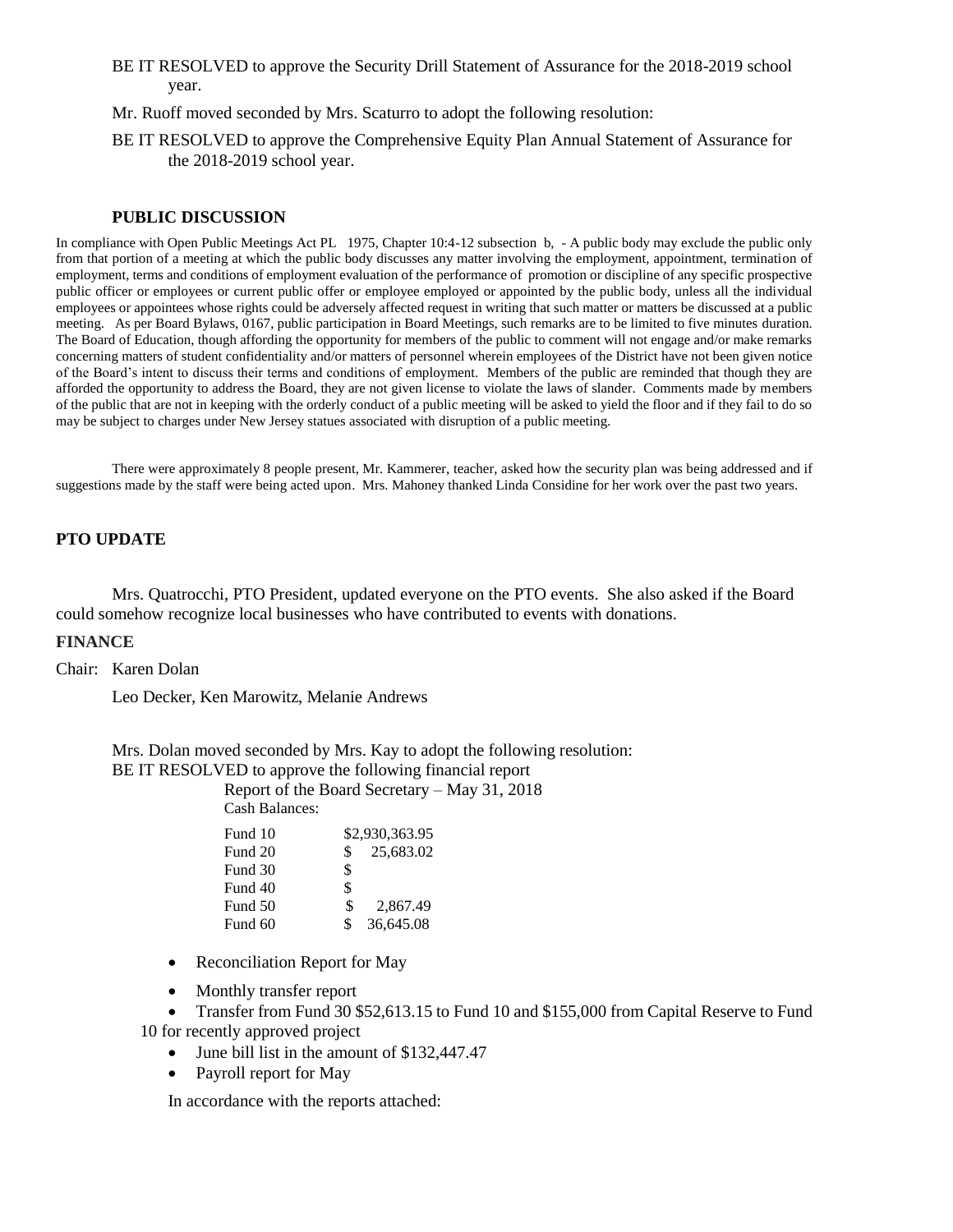Pursuant to NJAC 6:l20-2.13(d), I certify as of May 31, 2018 no budgetary line item account has been over expended in violation of NJAC 6:20-22.13 (ad). I hereby certify that all of the above information is correct.

Board Certification:

Pursuant to NJAC 6:20-2.3 (e), we certify that as of May 31, 2018 after review of the Secretary's Monthly Report and upon consultation with the appropriate district officials, that to the best of our knowledge, no major account or fund has been over expended in violation of NJAC 6:230-22.13(b) and that sufficient funds are available to meet the district's financial obligations for the remainder of the fiscal year.

YES: Mr. Decker, Mr. Marowitz, Mr. Dudick Mrs. Denker, Mrs. Kay, Mr. Ruoff, Mrs. Dolan, Mrs. Scaturro, Mrs. Andrews

Mrs. Dolan moved seconded by Mrs. Denker to adopt the following resolution: BE IT RESOLVED to approve submission of the following grants through Elementary and Secondary Education Act (ESEA): Title 1 Part A Basic \$30,468 Title IIA Part A 5,686 Title III 193 Title IV \$10,000 IDEA Basic \$61,412 IDEA Preschool \$ 880 YES: Mr. Decker, Mr. Marowitz, Mr. Dudick Mrs. Denker, Mrs. Kay, Mr. Ruoff, Mrs. Dolan, Mrs. Scaturro, Mrs. Andrews

Mrs. Dolan moved seconded by Mrs. Denker to adopt the following resolution:

BE IT RESOLVED to approve insurance through New Jersey Schools Insurance Group for the 2018-2019 school year as follows:

|                             | 2017-2018 | 2018-2019 |
|-----------------------------|-----------|-----------|
| <b>Commercial Package</b>   | \$28,405  | \$26,435  |
| E&O                         | \$7,538   | \$7,599   |
| <b>Workers Compensation</b> | \$34,594  | \$40,953  |
| Supplemental Indemnity      | 900       | 920<br>S  |
| <b>Student Accident</b>     | \$2,600   | 2,617     |
| Selective Insurance-Flood   | \$23,994  | \$21,212  |

YES: Mr. Decker, Mr. Marowitz, Mr. Dudick Mrs. Denker, Mrs. Kay, Mr. Ruoff, Mrs. Dolan, Mrs. Scaturro, Mrs. Andrews

Mrs. Dolan moved seconded by Mrs. Scaturro to adopt the following resolution:

BE IT RESOLVED to approve the following contracts/services:

Education: Membership in the Brookdale Education Networks (Literacy, Technology, Mathematics/Science) for the 2018-2019 school year, not to exceed a total district cost of \$1,250.00. Accutrain on line course \$695 Capstone-Brain Pop \$2,230 MyOn digital level library annual cost \$9,979 Shore Consortium for Gifted and Talented \$250 administrative fee and \$75 per student enrollment, trips at an additional cost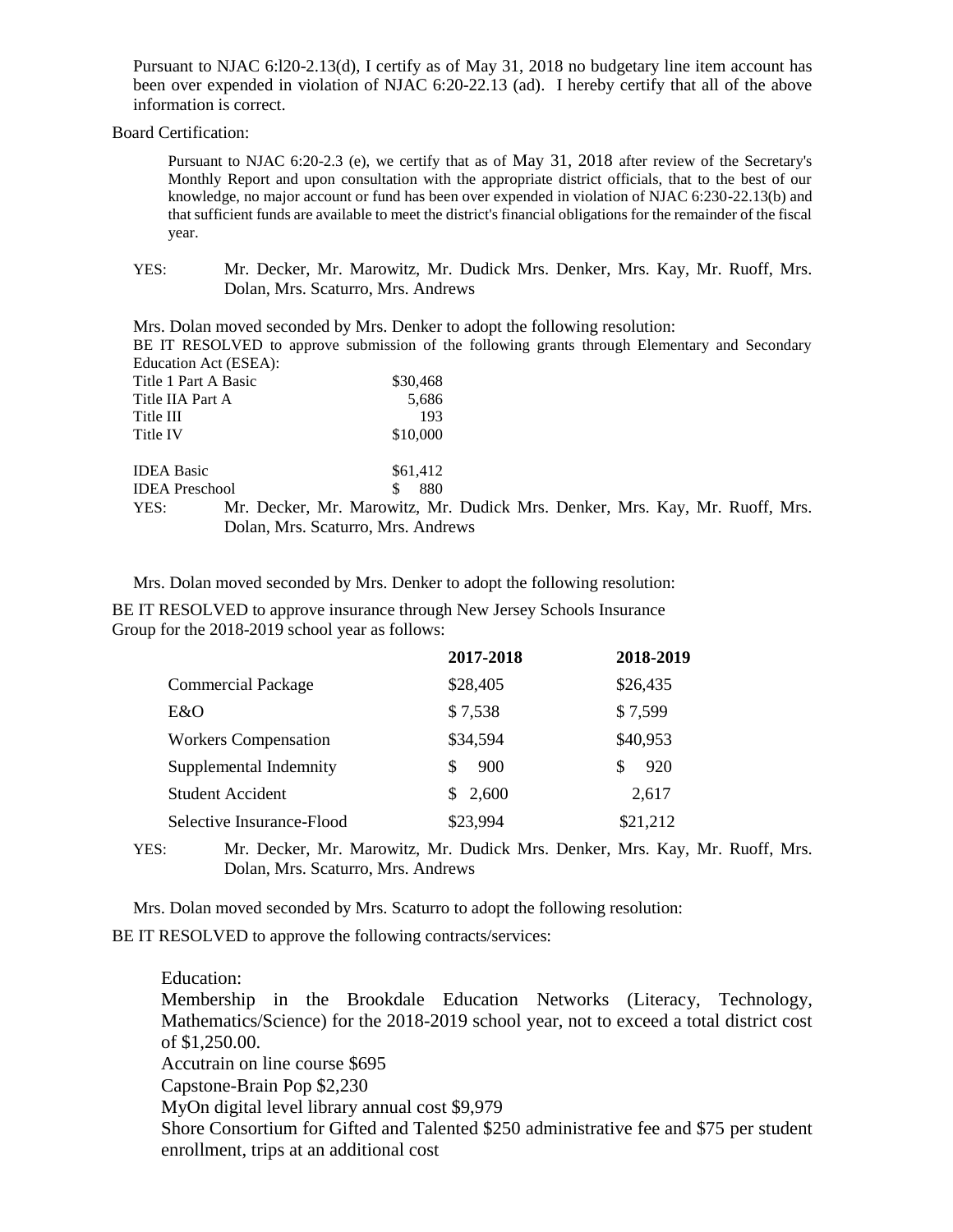EDMENTUM – Study Island \$4,280 Blackboard – website and content management - \$2,817.04

Special Services:

Tender Touch Occupational Therapy to provide Occupational Therapy Services for the 2018/19 school year at a cost of \$85.00 per session, estimated annual cost \$42,000

Administrative:

Realtime Software and Services in the amount of \$10,360.00 Strauss Esmay Policy Consultants with online access and maintenance \$4,568.33 Systems 3000, Support, License, \$13,666 Hosting and Back Up \$3,626

Building and Grounds:

Eastern DataComm phone system support and maintenance \$4,372

Red Hawk Fire and Security – Central Monitoring \$400,

Fire Alarm Inspection \$1,825

Clock Inspection \$685

Alliance Commercial Pest Control \$260 per year

Scientific Water Conditioning \$683 per year

Jersey State Controls \$3,280

Critical Response Group (GeoRelevant Integrated Floor Plan in coordination with the Monmouth Beach Police at a cost of \$889.

YES: Mr. Decker, Mr. Marowitz, Mr. Dudick Mrs. Denker, Mrs. Kay, Mr. Ruoff, Mrs. Dolan, Mrs. Scaturro, Mrs. Andrews

Mrs. Dolan moved seconded by Mrs. Denker to adopt the following resolution:

BE IT RESOLVED to approve the following regular tuition contracts with Monmouth Beach School in the amount of \$5,500.00 per student for the 2018-2019 school year:

L.A., K.C., G.K., G.O., E.R., and E.W.

YES: Mr. Decker, Mr. Marowitz, Mr. Dudick Mrs. Denker, Mrs. Kay, Mr. Ruoff, Mrs. Dolan, Mrs. Scaturro, Mrs. Andrews

Mrs. Dolan moved seconded by Mrs. Denker to adopt the following resolution:

- BE IT RESOLVED to approve the Monmouth Beach School Preschool Program for the 2018- 2019 school year.
- YES: Mr. Decker, Mr. Marowitz, Mr. Dudick Mrs. Denker, Mrs. Kay, Mr. Ruoff, Mrs. Dolan, Mrs. Scaturro, Mrs. Andrews

Mrs. Dolan moved seconded by Mrs. Denker to adopt the following resolution:

BE IT RESOLVED to approve the following preschool tuition contracts with Monmouth Beach School in the amount of \$6,500.00 per student for the 2018-2019 school year:

C.C., K.F., I.L., P.L., M.M., H.M., R.P., T.S., D.T., L.W., P.W., C.D, and A.W.

YES: Mr. Decker, Mr. Marowitz, Mr. Dudick Mrs. Denker, Mrs. Kay, Mr. Ruoff, Mrs. Dolan, Mrs. Scaturro, Mrs. Andrews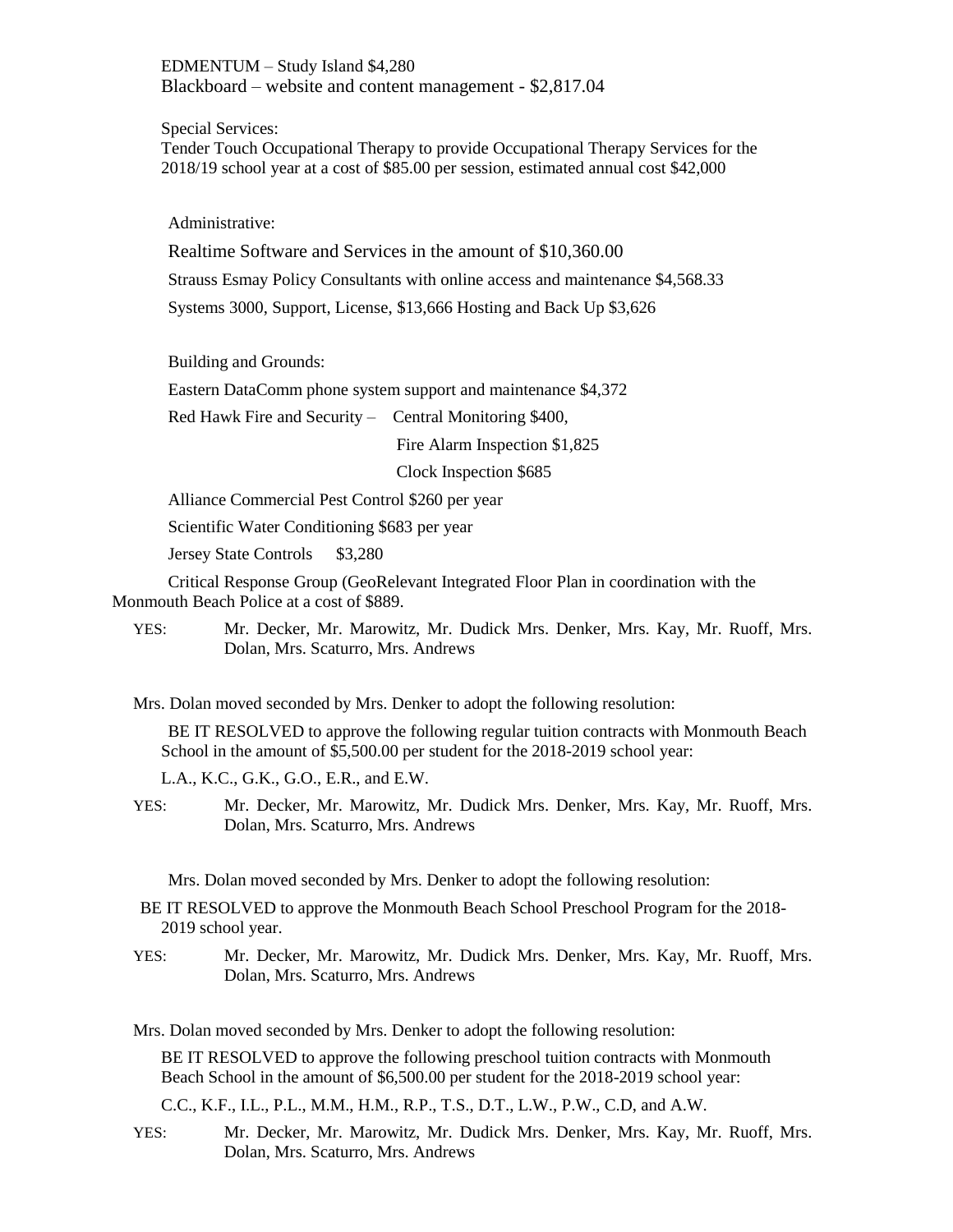- Mrs. Dolan moved seconded by Mrs. Kay to adopt the following resolution: BE IT RESOLVED to approve State Contract Quote from Extel Communications to provide and install new PA equipment as detailed in proposal at a cost of \$47,482.
- YES: Mr. Decker, Mr. Marowitz, Mr. Dudick Mrs. Denker, Mrs. Kay, Mr. Ruoff, Mrs. Dolan, Mrs. Scaturro, Mrs. Andrews
- Mrs. Dolan moved seconded by Mrs. Scaturro to adopt the following resolution: BE IT RESOLVED to approve agreement to lease two copiers through UBS Digital Office Solutions at a cost of \$583 monthly, cost per copy BW .0038 Color .045
- YES: Mr. Decker, Mr. Marowitz, Mr. Dudick Mrs. Denker, Mrs. Kay, Mr. Ruoff, Mrs. Dolan, Mrs. Scaturro, Mrs. Andrews
- Mrs. Dolan moved seconded by Mrs. Scaturro to adopt the following resolution: BE IT RESOLVED to approve AIA Document between Monmouth Beach Board of Education and Pharos Enterprises to provide construction services as per bid awarded on May 15, 2018 for the addition to the Monmouth Beach School in the amount of \$1,577,000.
- YES: Mr. Decker, Mr. Marowitz, Mr. Dudick Mrs. Denker, Mrs. Kay, Mr. Ruoff, Mrs. Dolan, Mrs. Scaturro, Mrs. Andrews
- Mrs. Dolan moved seconded by Mrs. Denker to adopt the following resolution: BE IT RESOLVED to approve the Shared Services Agreement between the Board of Education of Monmouth Beach and the Board of Education of Spring Lake for a shared Business Administrator in the amount of \$75,472.00 effective July 1, 2018 – June 30, 2019 as approved by the Monmouth County Superintendent of Schools.
- YES: Mr. Decker, Mr. Marowitz, Mr. Dudick Mrs. Denker, Mrs. Kay, Mr. Ruoff, Mrs. Dolan, Mrs. Scaturro, Mrs. Andrews

### **PERSONNEL**

Chair: Kelly Scaturro

Kathy Denker, Chris Dudick, Barbara Kay

Mrs. Scaturro moved seconded by Mrs. Anderson to adopt the following resolution:

BE IT RESOLVED to approve employment contract with Michael Ettore as Superintendent/Principal from July 1, 2018 through June 30, 2021 as reviewed and approved by the Monmouth County Superintendent of Schools.

Mrs. Scaturro moved seconded by Mrs. Dolan to adopt the following resolution: BE IT RESOLVED to approve the following contracts from July 1, 2018 through June 30, 2019 as follows:

12 Month Employees: Joshua DeSantis, Assistant Principal of Special Services - \$96,000 Greg Zweemer, Technology Coordinator - \$61,897 Dawn Fichera, Superintendent's Secretary - \$49,694 Kathleen Costello, School Secretary/Substitute Caller - \$48,037 Joan Konopka, Board of Education, Administrative Assistant - \$43,704 Robert Seidel, Head Custodian - \$54,221 Joseph Morizio, Custodian - \$38,460

| \$16.49 |
|---------|
| \$16.49 |
| \$15.44 |
| \$14.70 |
| \$14.70 |
|         |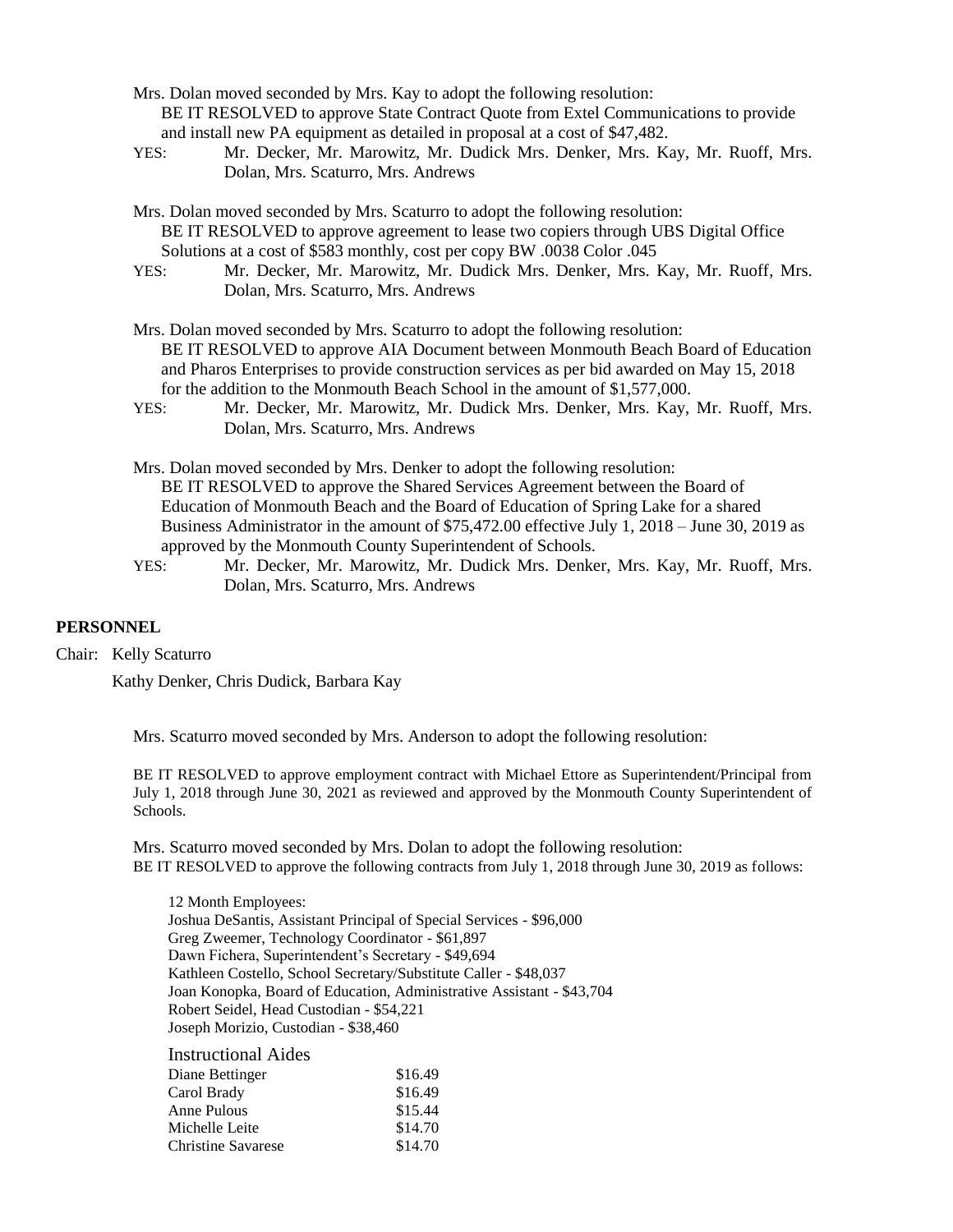YES: Mr. Decker, Mr. Marowitz, Mr. Dudick Mrs. Denker, Mrs. Kay, Mr. Ruoff, Mrs. Dolan, Mrs. Scaturro, Mrs. Andrews

Mrs. Scaturro moved seconded by Mrs. Denker to adopt the following resolution:

BE IT RESOLVED to approve Dorothy Mahoney as the Cross Country coach and Michael Kammerer as the assistant for the 2018-2019 school year per the MBTA contract.

# **CURRICULUM AND INSTRUCTION**

Chair: Kathy Denker

Kelly Scaturro, Chris Dudick, Barbara Kay

Mrs. Denker moved seconded by Mrs. Scaturro to adopt the following resolution:

BE IT RESOLVED to approve the extraordinary services for the 2018 summer extended school year program from July 9,  $2018 -$ August 3,  $2018$  for ages  $4 - 6$  and July 10,  $2018 -$ August 16, 2018 for ages  $7 - 12$ : Kristen Hicks, Speech Services at \$60.00 per hour.

YES: Mr. Decker, Mr. Marowitz, Mr. Dudick Mrs. Denker, Mrs. Kay, Mr. Ruoff, Mrs. Dolan, Mrs. Scaturro, Mrs. Andrews

Mrs. Denker moved seconded by Mrs. Scaturro to adopt the following resolution:

BE IT RESOLVED to approve 2018 summer extended school year PT services from Pat Dunphy Physical Therapy for one student at \$50.00 an hour, one hour each week for 5 weeks.

YES: Mr. Decker, Mr. Marowitz, Mr. Dudick Mrs. Denker, Mrs. Kay, Mr. Ruoff, Mrs. Dolan, Mrs. Scaturro, Mrs. Andrews

Mrs. Denker moved seconded by Mrs. Scaturro to adopt the following resolution:

BE IT RESOLVED to approve Stacy Laurderdale, Ph.D., BCBA-D to provide Functional Behavior Assessment, including meetings, observations, interviews and complete report for a student ID 7042279177 at a cost of \$2,500

YES: Mr. Decker, Mr. Marowitz, Mr. Dudick Mrs. Denker, Mrs. Kay, Mr. Ruoff, Mrs. Dolan, Mrs. Scaturro, Mrs. Andrews

Mrs. Denker moved seconded by Mrs. Scaturro to adopt the following resolution:

BE IT RESOLVED to approve the adoption of Charlotte Danielson: The Framework for Teaching staff evaluation model for the 2018-2019 school year, in partial fulfillment of the New Jersey Department of Education's Excellent Educators for New Jersey (EE4NJ) teacher and educational services staff evaluation system requirements.

Mrs. Denker moved seconded by Mrs. Kay to adopt the following resolution:

BE IT RESOLVED to approve the following class trips for the 2018-2019 school year:

Grade 6 to visit Sterling Hill Mines, Ogdensburg, NJ for mine tour and rock collection on October 3, 2018 from 8:15 a.m. – 2:45 p.m.

Grade 6 to visit YMCA Camp Bernie in Port Murray, NJ from May 22 – May 24, 2019 at a cost of \$5,070.00 with transportation costs through Suburban/Coach USA of \$2,090.00.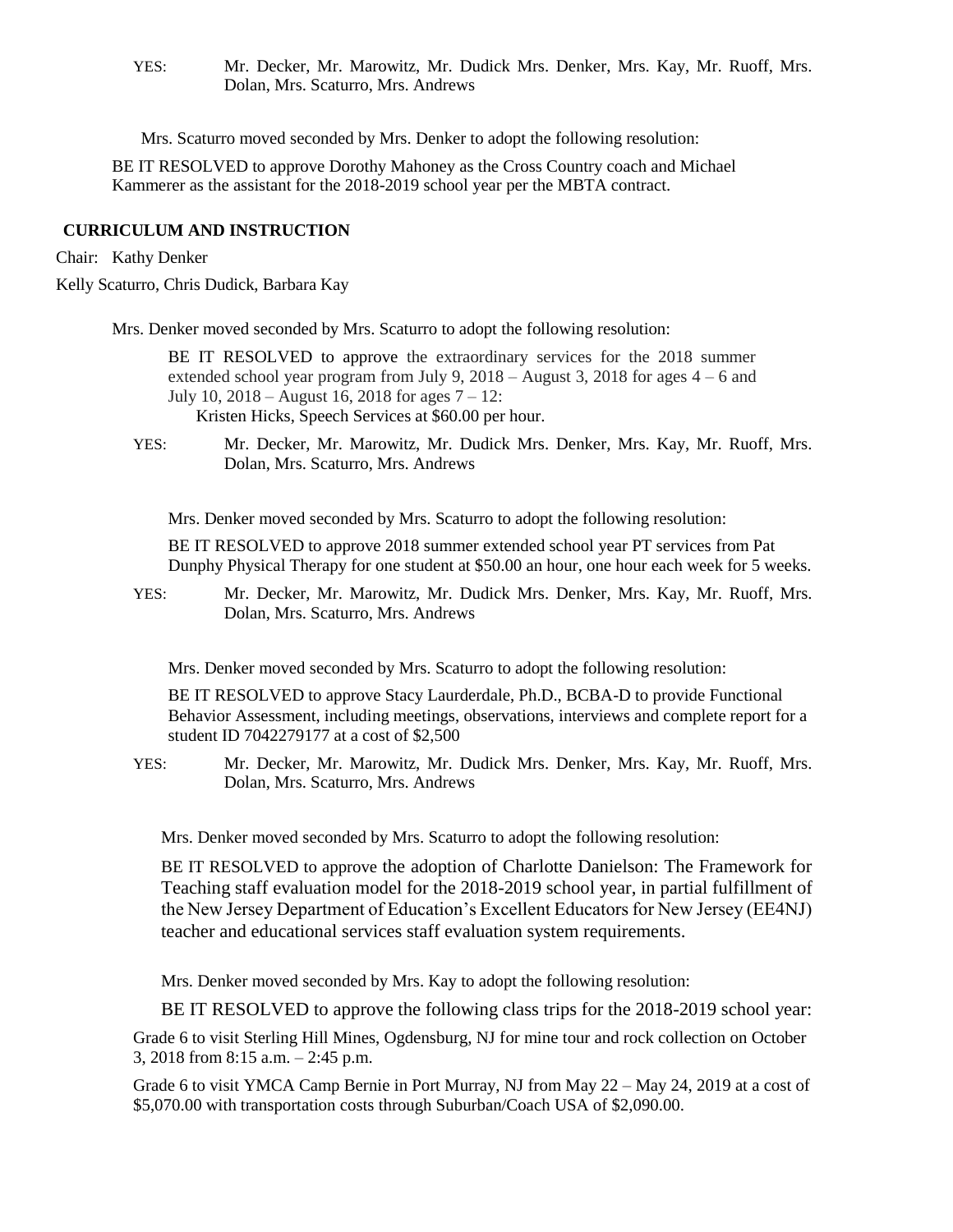Emily Rossi and band members to attend Shore Band Day at Shore Regional High School on October 5, 2018 from 1:00 until TBD. Transportation will be provided to the event by SRHS at no cost. Parents to pick up.

Kindergarten to walk and visit the MB Post Office on June 21, 2018 from 9:45 a.m.  $-11:00$  p.m.

YES: Mr. Decker, Mr. Marowitz, Mr. Dudick Mrs. Denker, Mrs. Kay, Mr. Ruoff, Mrs. Dolan, Mrs. Scaturro, Mrs. Andrews

Mrs. Denker moved seconded by Mrs. Scaturro to adopt the following resolution:

BE IT RESOLVED to approve the Summer Reading Assignments for summer of 2018.

Mrs. Denker moved seconded by Mrs. Kay to adopt the following resolution:

BE IT RESOLVED to approve the following workshops:

Doreen Silakowski and Jason Vastano to attend NJ Science Teacher Convention and Workshop on October 24, 2018 at a cost of \$175.00 each.

Doreen Silakowski to attend Buehler Space Center Teacher Training for G & T on September 20, 2018 at no cost.

Doreen Silakowski and Dina LoPiccolo to attend G & T at Shore Consortium on September 28, 2018 at no cost.

# **BUILDING AND GROUNDS**

Chair: Leo Decker

Ken Marowitz, Karen Dolan, Melanie Andrews

Mr. Decker moved seconded by Mrs. Scaturro to adopt the following resolution:

BE IT RESOLVED to approve the following Building Use Application Forms**:** 

 MB PTO to have use of the Music Rm for grades 4 – 8 as a PTO fundraiser for MBS students only to have instrumental music lessons with Emily Rossi on 7/18, 7/20, 7/25, 7/27, 08/01, 08/03, 08/15, and  $08/17$  from  $10:00$  a.m.  $-1:30$  p.m. The cost per student would be \$25 per 30 minute lesson. \$20 of proceeds to Mrs. Rossi and \$5 of proceeds to the PTO.

> YES: Mr. Decker, Mr. Marowitz, Mr. Dudick Mrs. Denker, Mrs. Kay, Mr. Ruoff, Mrs. Dolan, Mrs. Scaturro, Mrs. Andrews

# **POLICY**

Chair: Christopher Dudick

Mr. Dudick moved seconded by Mrs. Dolan to adopt the following resolution: BE IT RESOLVED to approve the first read of the following:

- 1550 Equal Employment/Anti-Discrimination Practices Policy & Regulation (M)
- 2431 Athletic Competition Policy (M)
- 2431.2 -Medical Examination Prior to Participation on a School-Sponsored Interscholastic or Intramural Team or Squad – Regulation (M)
- 5350 Student Suicide Prevention Policy & Regulation (M)
- 5533 Student Smoking Policy (M)
- 5535 Passive Breath Alcohol Sensor Device Policy
- 5561 Use of Physical Restraint and Seclusion Techniques for Students with Disabilities Policy & Regulation (M)